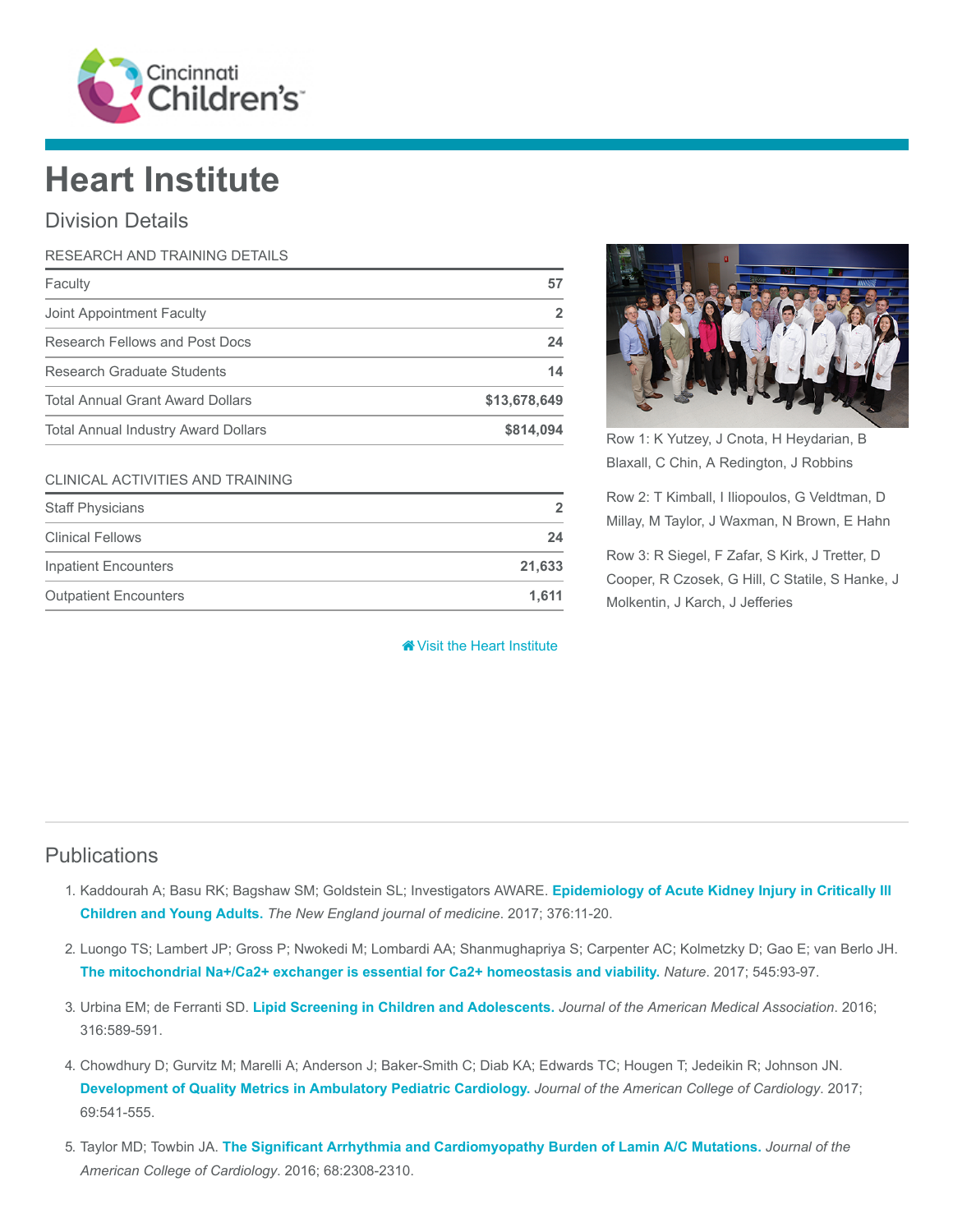- 6. [Leisner MZ; Madsen NL; Ostergaard JR; Woo JG; Marino BS; Olsen MS.](https://www.ncbi.nlm.nih.gov/pubmed/27881510) Congenital Heart Defects and Risk of Epilepsy A Population-Based Cohort Study. Circulation. 2016; 134:1689-1691.
- 7. Steinberger J; Daniels SR; Hagberg N; Isasi CR; Kelly AS; Lloyd-Jones D; Pate RR; Pratt C; Shay CM; Towbin JA. Cardiovascular [Health Promotion in Children: Challenges and Opportunities for 2020 and Beyond A Scientific Statement From the American](https://www.ncbi.nlm.nih.gov/pubmed/27515136) Heart Association. Circulation. 2016; 134:e236-e255.
- 8. Wu B; Wang Y; Xiao F; Butcher JT; Yutzey KE; Zhou B. [Developmental Mechanisms of Aortic Valve Malformation and Disease.](https://www.ncbi.nlm.nih.gov/pubmed/27959615) Annual Review of Physiology. 2017; 79:21-41.
- 9. [Wang Y; Wu B; Farrar E; Lui W; Lu P; Zhang D; Alfieri CM; Mao K; Chu M; Yang D.](https://www.ncbi.nlm.nih.gov/pubmed/26491108) Notch-Tnf signalling is required for development and homeostasis of arterial valves. European Heart Journal (Elsevier). 2017; 38:ehv520.
- 10. [Mukherjee R; Mareninova OA; Odinokova IV; Huang W; Murphy J; Chvanov M; Javed MA; Wen L; Booth DM; Cane MC.](https://www.ncbi.nlm.nih.gov/pubmed/26071131) Mechanism of mitochondrial permeability transition pore induction and damage in the pancreas: inhibition prevents acute pancreatitis by protecting production of ATP. Gut. 2016; 65:1333-1346.
- 11. [Burchill LJ; Huang J; Tretter JT; Khan AM; Crean AM; Veldtman GR; Kaul S; Broberg CS.](https://www.ncbi.nlm.nih.gov/pubmed/28302744) Noninvasive Imaging in Adult Congenital Heart Disease. Circulation Research. 2017; 120:995-1014.
- 12. Cai CL; Molkentin JD. [The Elusive Progenitor Cell in Cardiac Regeneration Slip Slidin' Away.](https://www.ncbi.nlm.nih.gov/pubmed/28104772) Circulation Research. 2017; 120:400-406.
- 13. [Liu R; van Berlo JH; York AJ; Vagnozzi RJ; Maillet M; Molkentin JD.](https://www.ncbi.nlm.nih.gov/pubmed/27225478) DUSP8 Regulates Cardiac Ventricular Remodeling by Altering ERK1/2 Signaling. Circulation Research. 2016; 119:249-260.
- 14. [Wallner M; Duran JM; Mohsin S; Troupes CD; Vanhoutte D; Borghetti G; Vagnozzi RJ; Gross P; Yu D; Trappanese DM.](https://www.ncbi.nlm.nih.gov/pubmed/27461939) Acute Catecholamine Exposure Causes Reversible Myocyte Injury Without Cardiac Regeneration. Circulation Research. 2016; 119:865-879.
- 15. Yutzey KE. [Cardiomyocyte Proliferation Teaching an Old Dogma New Tricks.](https://www.ncbi.nlm.nih.gov/pubmed/28209795) Circulation Research. 2017; 120:627-629.
- 16. Zhang H; Zhang T; Li S; Guo Y; Shen W; Fernandez C; Harville E; Bazzano LA; Urbina EM; He J. Long-Term Excessive Body [Weight and Adult Left Ventricular Hypertrophy Are Linked Through Later-Life Body Size and Blood Pressure The Bogalusa](https://www.ncbi.nlm.nih.gov/pubmed/28232594) Heart Study. Circulation Research. 2017; 120:1614-1621.
- 17. [Kanisicak O; Khalil H; Ivey MJ; Karch J; Maliken BD; Correll RN; Brody MJ; Lin SCJ; Aronow BJ; Tallquist MD.](https://www.ncbi.nlm.nih.gov/pubmed/27447449) Genetic lineage tracing defines myofibroblast origin and function in the injured heart. Nature Communications. 2016; 7:12260.
- 18. [Quinn ME; Goh Q; Kurosaka M; Gamage DG; Petrany MJ; Prasad V; Millay DP.](https://www.ncbi.nlm.nih.gov/pubmed/28569755) Myomerger induces fusion of non-fusogenic cells and is required for skeletal muscle development. Nature Communications. 2017; 8:15665.
- 19. [Kwiatkowski DM; Goldstein SL; Cooper DS; Nelson DP; Morales DLS; Krawczeski CD.](https://www.ncbi.nlm.nih.gov/pubmed/28241247) Peritoneal Dialysis vs Furosemide for Prevention of Fluid Overload in Infants After Cardiac Surgery A Randomized Clinical Trial. JAMA Pediatrics. 2017; 171:357- 364.
- 20. [Bakeer N; James J; Roy S; Wansapura J; Shanmukhappa SK; Lorenz JN; Osinska H; Backer K; Huby AC; Shrestha A.](https://www.ncbi.nlm.nih.gov/pubmed/27503873) Sickle cell anemia mice develop a unique cardiomyopathy with restrictive physiology. Proceedings of the National Academy of Sciences of the United States of America. 2016; 113:E5182-E5191.
- 21. Gupta MK; Robbins J. [Making the connections: Autophagy and post-translational modifications in cardiomyocytes.](https://www.ncbi.nlm.nih.gov/pubmed/27573291) Autophagy. 2016; 12:2252-2253.
- 22. Rydeen AB; Waxman JS. [Cyp26 Enzymes Facilitate Second Heart Field Progenitor Addition and Maintenance of Ventricular](https://www.ncbi.nlm.nih.gov/pubmed/27893754) Integrity. PLoS biology. 2016; 14:e2000504.